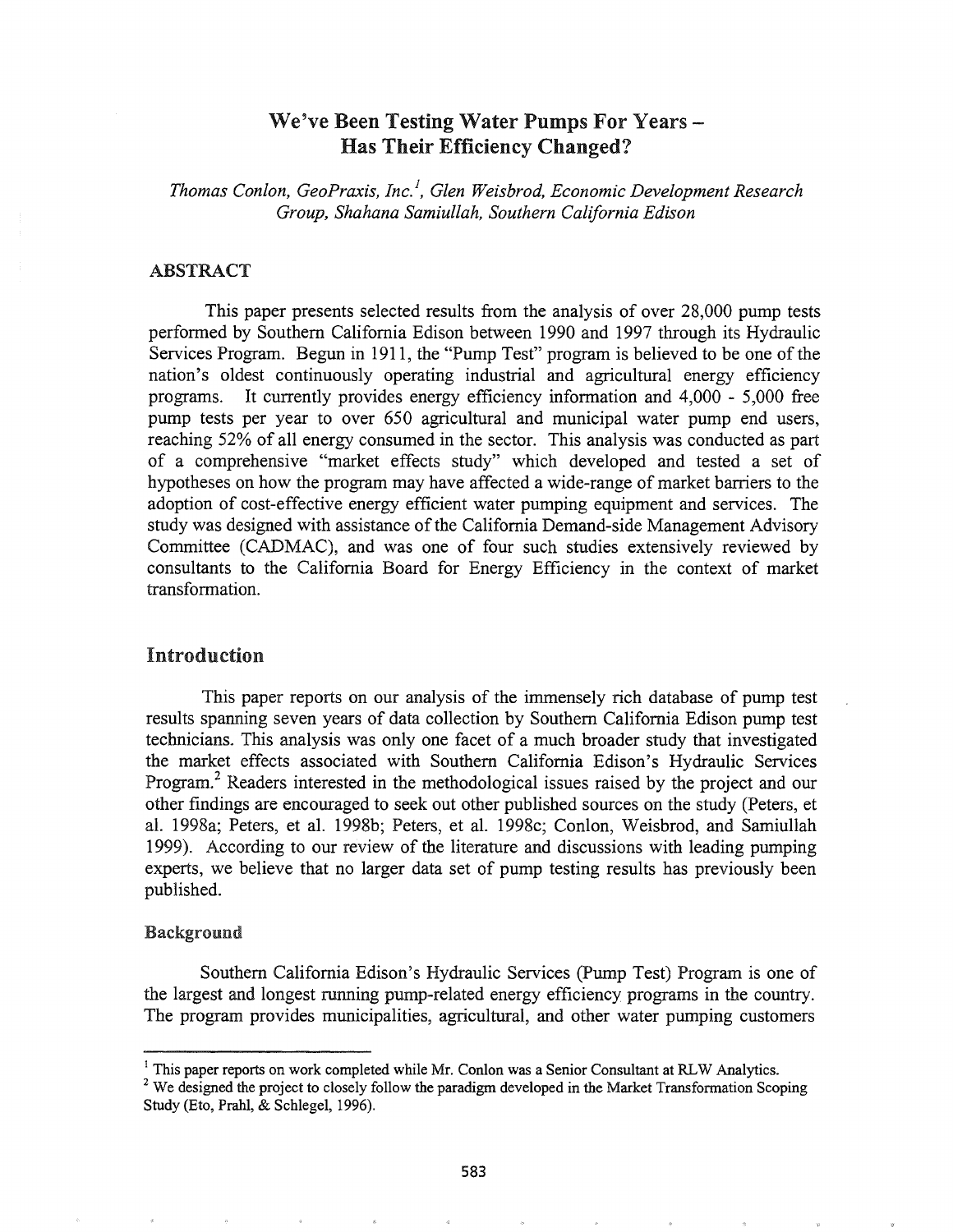with a pump efficiency test that determines overall system efficiency, electrical motor performance, pump hydraulics and water well characteristics. The pump test compares the relationship between energy consumed (in terms of kWh) and water flow (in terms of gallons per minute) at a given pumping head (in terms of feet). The result is a computergenerated report containing the estimate of overall efficiency of the pumping plant, which includes the motor, pump assembly and applicable distribution system. If performance is found to fall below industry standards, and a replacement or upgrading of equipment is warranted, then the customer is issued a cost analysis letter. This letter includes estimates of the capital and operating costs associated with repairs or a new system. Issues that may affect tested efficiency are addressed, including motor efficiency, variable speed drives, piping system friction loss, excess pumping pressure, reservoir storage and energy management. If after assessing overall plant efficiency, no change in equipment is warranted, then the customer gets a "congratulatory" letter.

Targeted end users. The tests are focused on two broad categories of customers:

- 1. Agricultural (irrigation) customers primarily growers, poultry, stock or dairy operators, plus a few golf courses; irrigation districts also serve some groups of agricultural customers.
- 2. Water Supply customers including municipal agencies and private water companies.

In 1996, the program tested pumps belonging to some 294 Agricultural customers and 296 water supply customers. Most of the agricultural customers participating in the program are concentrated in northern parts of the utility service area, while water supply customers are concentrated in the southern "metro" area..

Targeted pump types. The program focuses on the most commonly used types of water pumps used for agricultural crop irrigation and municipal water service. These are:

- The *deep* well *turbine* -- a vertical centrifugal pump mounted at the bottom of a well, provides higher-pressure flow from deep wells. A line shaft separates the (top) motor from the (bottom) bowl assembly, which contains one or more impellers and bowls.
- The *horizontal centrifugal pump* -- a single-stage impeller unit mounted on a horizontal axis. It is used in applications requiring large water flow at low pressure, such as irrigation.
- <sup>8</sup> The *submersible pump* -- less common; used instead of deep well turbine where above ground space is at a premium or straight line access to the water source is not possible. Like the deep well turbine, it provides higher-pressure flow.

In general, the water supply customers operate a wide range of pumps including very large, high flow capacity pumps. Agricultural customers typically operate smaller volume pumps. Exceptions to these basic types occur. For both types of customers,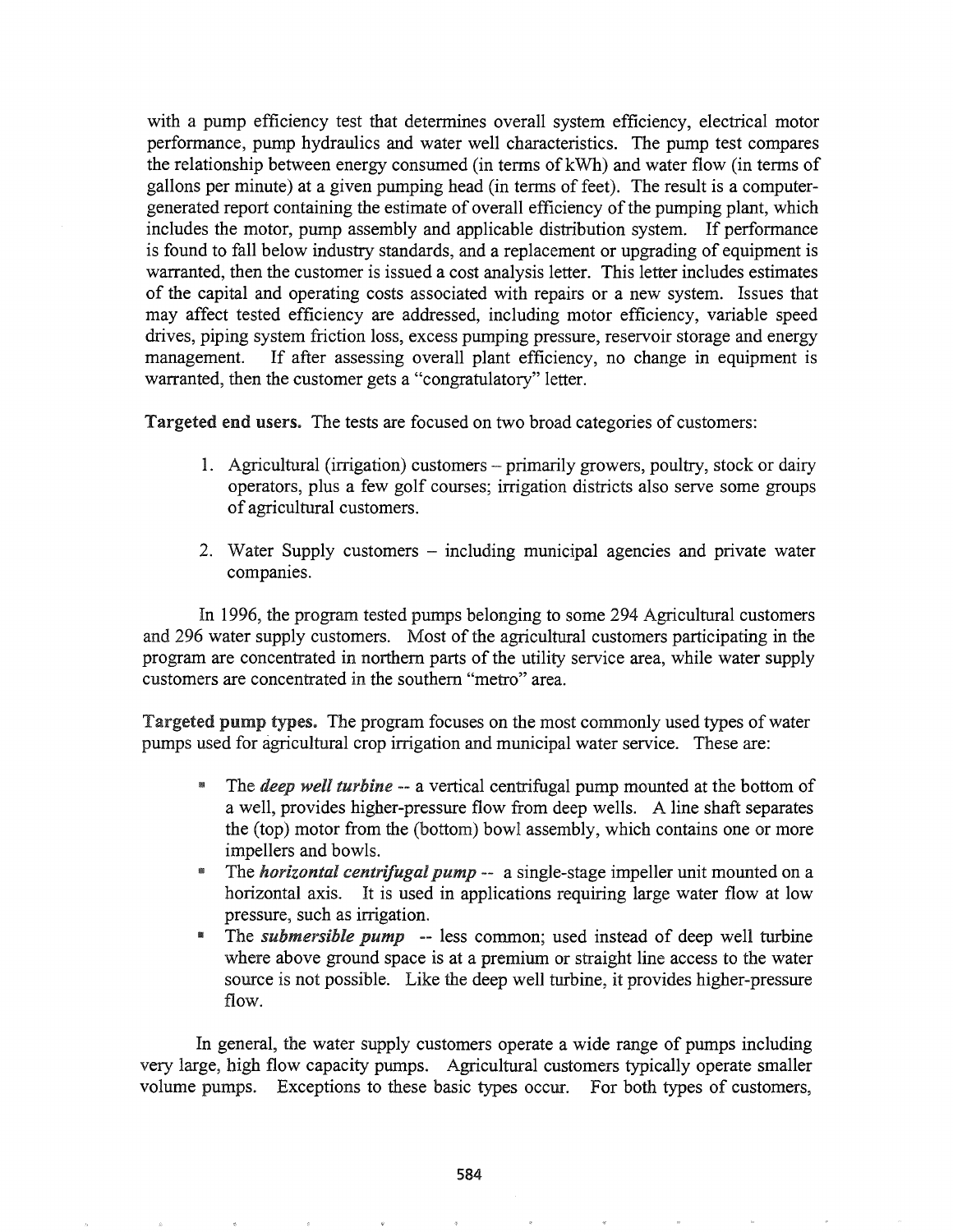many of the pumps can be powered by an electric motor or by a diesel or natural gasdriven engine. The choice of fuels is determined largely by local site availability as well as air quality regulations. Southern California Edison's program provides services mostly for electric motor driven pumps.

#### Scope

The portion of our study reported here is based on a program tracking system assessment that developed participation counts and program penetration estimates, and documented motor and overall pump efficiency trends over the past seven years. The study also included an extensive review of secondary sources including former Edison market research, and past market and field pump testing studies done by others (Abernathy ND; EPRI 1997; Fipps and Neal, 1995; Fischbach and Dorn, 1981; Neal and Fipps, ND; New, 1986; New and Schneider, 1988; Schneider and New, 1986; Schneider and New, 1990; Solomon and Zoldoske, 1994). Past Edison impact evaluation surveys (1992 and 1996) of agricultural and water supply customers provided additional data on non-participant and third-party pump testing trends. Edison's approach was designed to leverage these existing secondary sources rather than perform extensive new customer surveys.

### Methodology

The overall "wire-to-water" efficiency of a pumping plant is the relationship between the energy consumed (in kWh) and the amount of water or other fluid being delivered (in gallons per minute) at a given pumping head (in feet). The greater the overall efficiency of the pumping plant, the lower the overall pumping costs will be. Edison's pump test technicians measure pump performance in situ, allowing end users to track pumping plant efficiency and determine when maintenance or overhaul will be costeffective (Southern California Edison, ND).

Pumping plant efficiency is determined by analyzing the water level in a well during pumping, discharge flow rates, and power inputs to the pump motor. In order to determine the pumping water level, it is essential to sound the well. Some pumps have sounding access holes in the pump head. Newer wells may include an "airline" which can provide rapid detennination of water levels. If neither of these is available, a "sounding tube" consisting of a 1 1/4" pipe with a smooth edge can be welded to the pump casing.

In order to obtain flow rate (gallons per minute), a pitat tube must be inserted in the discharge pipe. All pump discharge pipes should be accessible for pitot tube insertion. The *ideal* length of the discharge pipe ahead of the pitot tube access point is eight times the discharge pipe diameter. The flow rate measurement should be taken from a straight section of pipe, free of all fittings (e.g., check valve, water meter, etc.).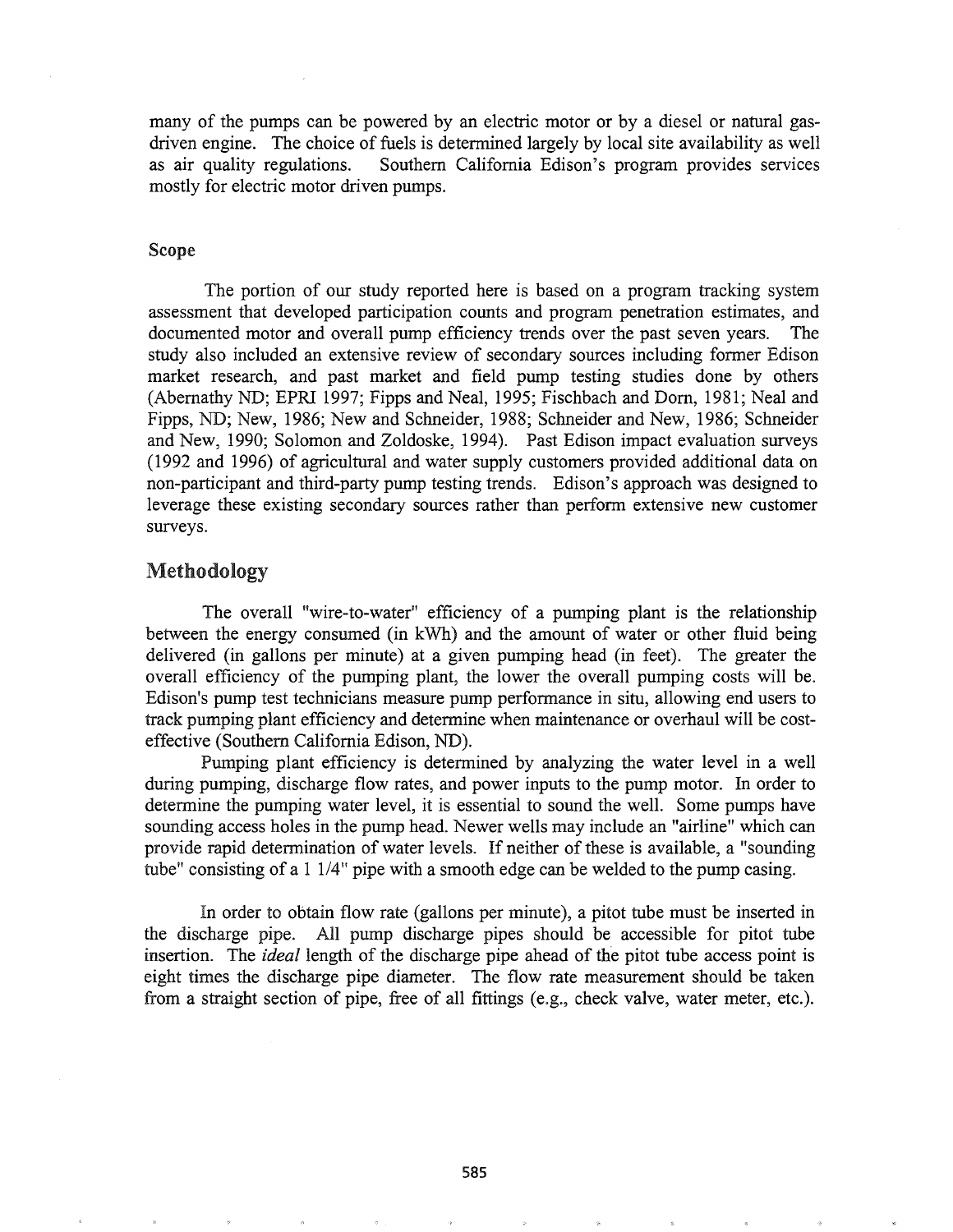This prevents turbulence from affecting the accuracy of the flow measurement. Water meters can be used to monitor pump performance on a continuing basis.<sup>3</sup>

Put simply, the overall plant efficiency relationship is:

Overall plant efficiency (%) = Water Horsepower  $\times$  100 HP input *Where:* Water Horsepower (output HP of pump) =  $GPM \times Total Head$ 3,960 HP Input (to motor) = kW input  $\times$  1.341 Total head = Discharge head + pumping water level, ft. Discharge head = Discharge pressure,  $PSI \times 2.31$  ft. of head Motor load (%) = HP input  $\times$  Motor efficiency in percent<sup>4</sup> Name plate HP of motor

 $3,960 = 33,000$  Ft. Pounds/HP  $\div 8.33$  lb. of water/gallon

Beyond measuring plant perfonnance, Edison personnel also offer recommendations to capture efficiency and cost saving opportunities elsewhere in the pumping system. These considerations may include minimizing piping friction losses, maintaining adequate pumping pressure, matching pressure to varying flow requirements through variable speed drives, and priority pumping and/or reservoir storage strategies.

## Selected Results

The remainder of the paper is devoted to reporting on the results of the tracking system assessment and the analysis of the pump test data itself.

### **Program Market Share**

Edison program records were analyzed to estimate the pump testing program's penetration in the agricultural and water supply segment. Table 1 reports program market penetration at the premises level and at the corporate customer level (including all affiliated premises).

 $3$  With centrifugal pumps the test hole may be on either the suction or the discharge side of the pump, depending upon pressures. When more than one pump is connected to a common manifold, the manifold may provide a better test location. PVC pipe may require a greater upstream length ahead ofthe test hole.  $4$  From lookup table if name plate data is unavailable.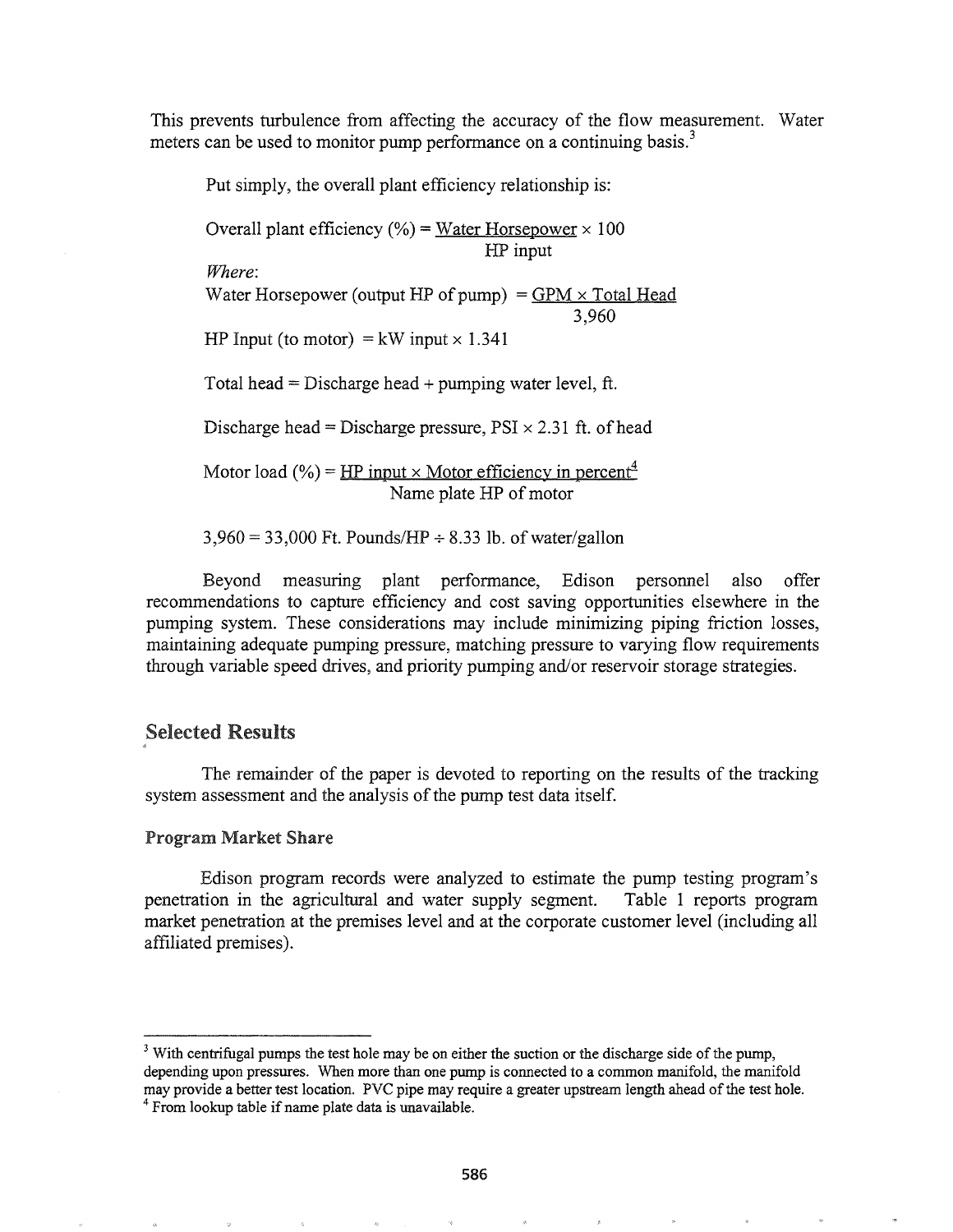| Ag. & Water Supply |      | <b>Premises</b> | <b>Corporate Customers</b> |              |  |
|--------------------|------|-----------------|----------------------------|--------------|--|
|                    | (N)  | Energy (GWh)    | $(\mathbb{N})$             | Energy (GWh) |  |
| SCE Pump Tested    | '9%  | 52%             | 13%                        | 66%          |  |
| Non-Participants   | 81%  | 48%             | 87%                        | 34%          |  |
| Total              | 100% | 100%            | 100%                       | 100%         |  |

Table I. Pump Test Program Market Penetration

This assessment is based on a February 1997 Edison agriculture and water supply population extract crossed with the populations of pump tests performed and rebates paid during the four year period, 1993-1996 (inclusive).<sup>5</sup> A total of 6,861 unique premises were tested during this four-year period.. Some premises received more than one test during this time. Only 9% of the premises tested received a rebate for an energy efficiency improvement from Edison during the same period, indicating the degree of overlap between the testing (information) and incentive programs.

The program reached 19% of all premises, but 52% of all energy consumed at the premises level. At the corporate customer level, the program reached only 13% of customers, but these were responsible for two-thirds of the energy consumed in the segment.

### Pump Test Database

Over 28,000 records of individual pump tests perfonned between January 10, 1990 and April 9, 1997 were analyzed for the study. Figure 1 shows the distribution of tests by nameplate motor horsepower. Nearly all of the tested pumps had motors of 20 hp or larger. The average motor horsepower was approximately 77 hp for the agricultural customers, 94 hp for the water customers, 110 hp for golf course and 96 hp for miscellaneous other customers in the program. Turbine well type pumps are the most commonly tested, accounting for 52% of all those tested. Turbine boosters take up 23% of the test population, while submersible well types account for 12%. Centrifugal boosters represent 11% of the total while submersible boosters account for the remaining 2%.

Motor and pumping plant efficiencies are shown according to the type of pump tested in Table 2 and Table 3. Submersible well type pumps stand out as being significantly less efficient than the other types tested. This is believed to be the result of several factors. Submersibles are popular for smaller HP applications, leading to a smaller average HP for pumps of this type. In these applications, buyers tend to be especially interested in low capital costs, encouraging manufacturers to produce more inexpensively made models. Finally there seems to be some anecdotal indication from pump testers that the motors driving these pumps are more likely to be overloaded, leading to poorer overall energy performance (Paul Williams, SCE, personal communication April 29, 1999).

<sup>&</sup>lt;sup>5</sup> The population includes both pump tariff and non-pump tariff customers. Rebate years are 1993, 1994, and 1996. Edison did not provide rebates in 1995.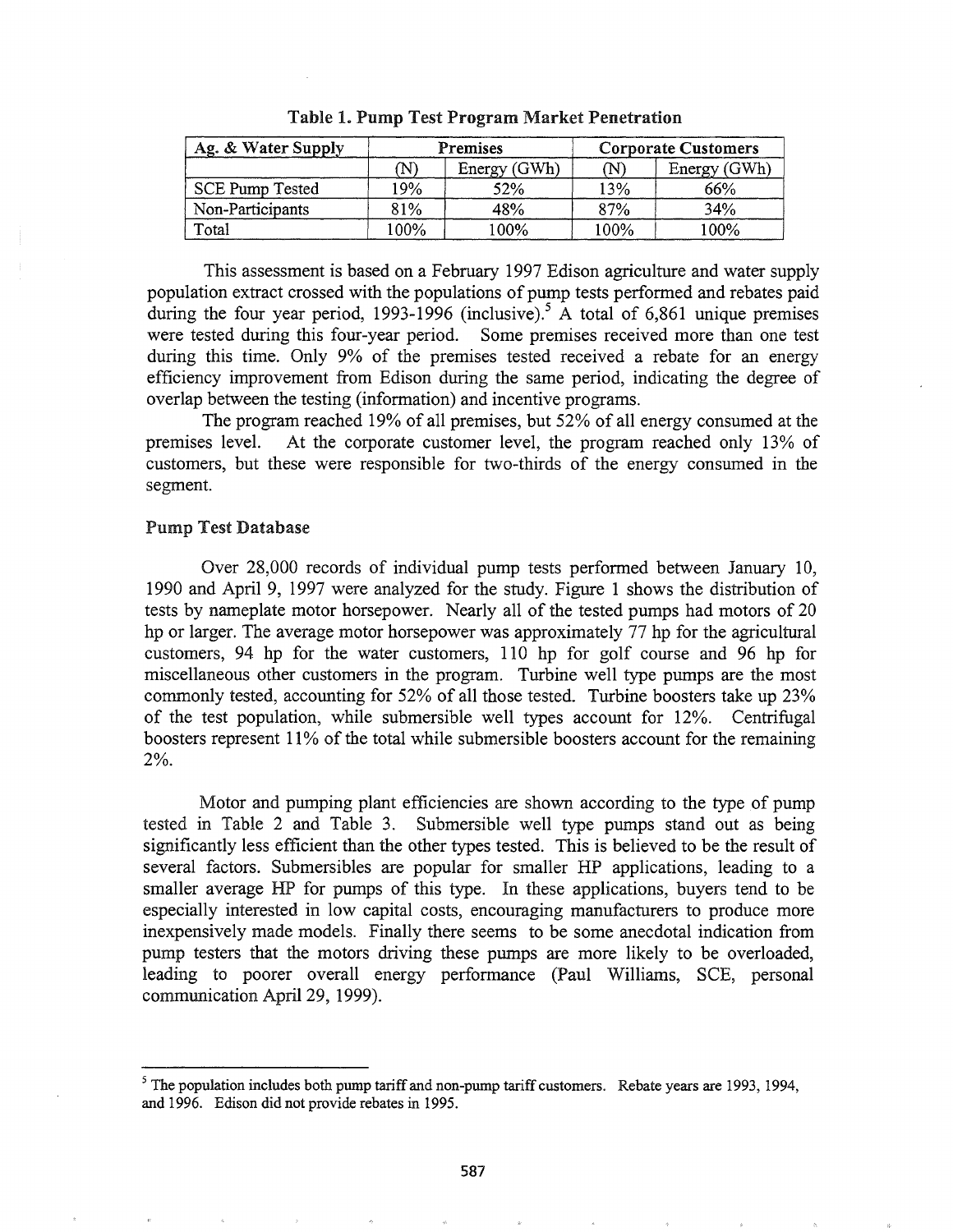

Figure 1. Distribution of Motor Sizes for Tested Pumps

| <b>Average Motor Efficiency, by Pump Type and Test Year</b> |      |      |       |       |       |       |       |       |         |
|-------------------------------------------------------------|------|------|-------|-------|-------|-------|-------|-------|---------|
| <b>PUMP TYPE</b>                                            | 1990 | 1991 | 1992  | 1993  | 1994  | 1995  | 1996  | 1997  | Average |
| Centrifugal Booster                                         | 88.1 | 88.4 | 88.6I | 89.11 | 89.0I | 88.91 | 88.81 | 89.2  | 88.81   |
| Submersible Booster                                         | 82.9 | 85.7 | 85.91 | 86.5I | 86.0I | 85.51 | 86.21 | 84.7  | 85.9    |
| Submersible Well                                            | 80.4 | 81.4 |       | 81.91 | 82.OI | 82.4I | 82.4  | 83.41 | 81.9    |
| lTurbine Booster                                            | 90.1 | 90.3 | 90.61 | 90.7  | 90.81 | 90.81 | 91 O  |       | 90.8    |
| lTurbine Well                                               | 89 Q | 80 O | 90 N  |       | 90.3  |       |       |       | 90.31   |

Table 2. Average Motor Efficiency, by Pump Type

| <b>Average Overall Plant Efficiency, by Pump Type and Test Year</b> |       |       |       |       |                   |       |       |       |         |
|---------------------------------------------------------------------|-------|-------|-------|-------|-------------------|-------|-------|-------|---------|
| <b>PUMP TYPE</b>                                                    | 1990  | 1991  | 1992  | 1993  | 1994              | 1995  | 1996  | 1997  | Average |
| Centrifugal Booster                                                 | 54.51 | 54.41 | 55.11 | 56.5I | 56.8 <sup>1</sup> | 55.0I |       | 52.1  | 55.4    |
| Submersible Booster                                                 | 54.7  | 54.9  | 58.61 | 58.41 | 57.51             | 58.81 | 61.01 | 53.6I | 58.4    |
| Submersible Well                                                    | 42.1  | 43.91 | 44.4  | 43.7  | 43.71             | 45.41 | 43.81 | 48.2  | 44.2    |
| Turbine Booster                                                     | 69 OI | 63.0  | 62.7  | 61.2I | 62.4l             | 62.31 | 63.5' |       | 62.8    |
| Turbine Well                                                        |       |       |       | 56.41 | 56.3 <sub>1</sub> |       |       |       | 56.4I   |

Simple linear regression equations were developed to further describe the motor efficiency and overall plant efficiency (OPE) trends for each of the customer types.<sup>6</sup> The regression results are reported in Table 4 and Table 5. Given the variance of the small samples of golf and sewer tests, the OPE trends identified for both groups and the motor

 $6$  This analysis included some additional data cleaning that resulted in some minor changes to the 1990 average overall plant efficiencies reported above. Removal of all observations with efficiency values < 1.0%, or> 100%, or in "1999"; missing values were excluded from this and prior analyses as well.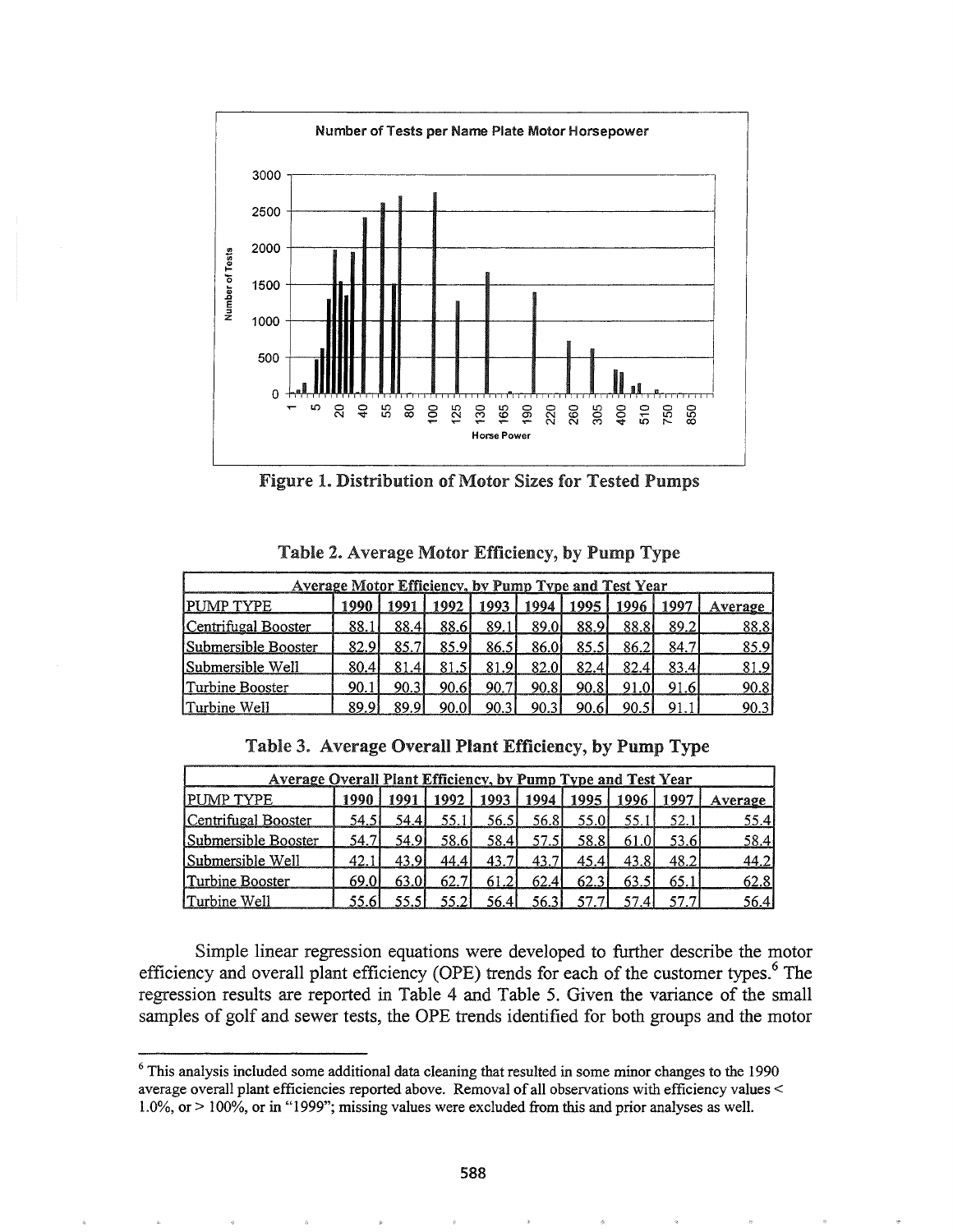efficiency trend for sewage pumps are not considered statistically significant (strikeout text).

| Motor Efficiency Yearly Increase Trend - All Sites Tested |        |       |                                                            |       |          |       |  |  |  |
|-----------------------------------------------------------|--------|-------|------------------------------------------------------------|-------|----------|-------|--|--|--|
|                                                           | Obsv.  | 1990  | $\frac{1}{2}$ /Yr. Coeff.   Std.Er   Lower 90%   Upper 90% |       |          |       |  |  |  |
|                                                           | 11,055 | 88.0% | 0.200                                                      | 0.021 | 0.165    | 0.235 |  |  |  |
| Ag<br>Golf                                                | 634    | 89.5% | 0.162                                                      | 0.082 | 0.027    | 0.296 |  |  |  |
| Other                                                     | 3,591  | 88.6% | 0.151                                                      | 0.038 | 0.088    | 0.214 |  |  |  |
| Sewage                                                    | 344    | 89.2% | 0.077                                                      | 0.110 | $-0.105$ | 0.259 |  |  |  |
| Water                                                     | 11,924 | 88.8% | 0.158                                                      | 0.020 | 0.125    | 0.191 |  |  |  |
| All                                                       | 27,548 | 88.5% | 0.183                                                      | 0.013 | 0.161    | 0.205 |  |  |  |

Table 4& Motor Efficiency Trends, All Tests

|  |  |  | Table 5. Overall Plant Efficiency Trends, All Sites Tests |  |  |  |  |
|--|--|--|-----------------------------------------------------------|--|--|--|--|
|--|--|--|-----------------------------------------------------------|--|--|--|--|

| Overall Plant Efficiency Yearly Increase Trend - All Sites Tested |        |       |                                               |       |          |       |  |  |  |  |
|-------------------------------------------------------------------|--------|-------|-----------------------------------------------|-------|----------|-------|--|--|--|--|
|                                                                   | Obsv.  | 1990  | %/Yr. Coeff.   Std.Er   Lower 90%   Upper 90% |       |          |       |  |  |  |  |
|                                                                   | 10,422 | 53.6% | 0.436                                         | 0.071 | 0.319    | 0.554 |  |  |  |  |
| $\frac{\text{Ag}}{\text{Golf}}$                                   | 602    | 57.7% | 0.355                                         | 0.279 | $-0.104$ | 0.814 |  |  |  |  |
| Other                                                             | 3.399  | 53.8% | 0.630                                         | 0.124 | 0.427    | 0.834 |  |  |  |  |
| Sewage                                                            | 317    | 59.9% | -0.047                                        | 0.372 | -0.660   | 0.566 |  |  |  |  |
| Water                                                             | 11,315 | 55.8% | 0.415                                         | 0.066 | 0.306    | 0.524 |  |  |  |  |
| $\overline{All}$                                                  | 26,055 | 54.6% | 0.476                                         | 0.044 | 0.403    | 0.549 |  |  |  |  |

Beginning with an average motor efficiency of 88.5% in 1990, motor efficiencies in the pump test population were found to be increasing by a rate of 0.18% per year. Overall plant efficiencies were found to be rising from a baseline of 54.6% in 1990 by the rate of 0.48% per year. These annual rates of increase may appear to be small in comparison to the potential savings opportunities at any given facility found to be operating below industry standards.<sup>7</sup> To understand these results, it must be remembered that the population of pumps tested changes each year. Edison intentionally targets its testing to pumps that have not been tested recently (or may never have been tested). In addition, during the time period we analyzed Edison has taken steps to be even more selective, extending the period of time between retesting of pumps so as to reach more pumps that have been tested infrequently or never before.

In order to understand how these trends have been influenced by Edison's rebate programs, the pump test data was split into two sets:

- Test program participants who also received a rebate during 1993, 1994, or  $1996^8(11.5%)$
- Test program participants who did not receive a rebate in those years (88.5%).

 $<sup>7</sup>$  A case study of a typical turbine well pump suggests that overall plant efficiency can be increased from</sup> 40% to 68%, by reducing losses in the bowl assembly, column and shaft, and motor bearings~ Overall plant efficiencies as high as 72% can be achieved with pumps in the 300 HP range (SCE, ND).

<sup>&</sup>lt;sup>8</sup> No rebates were offered in 1995.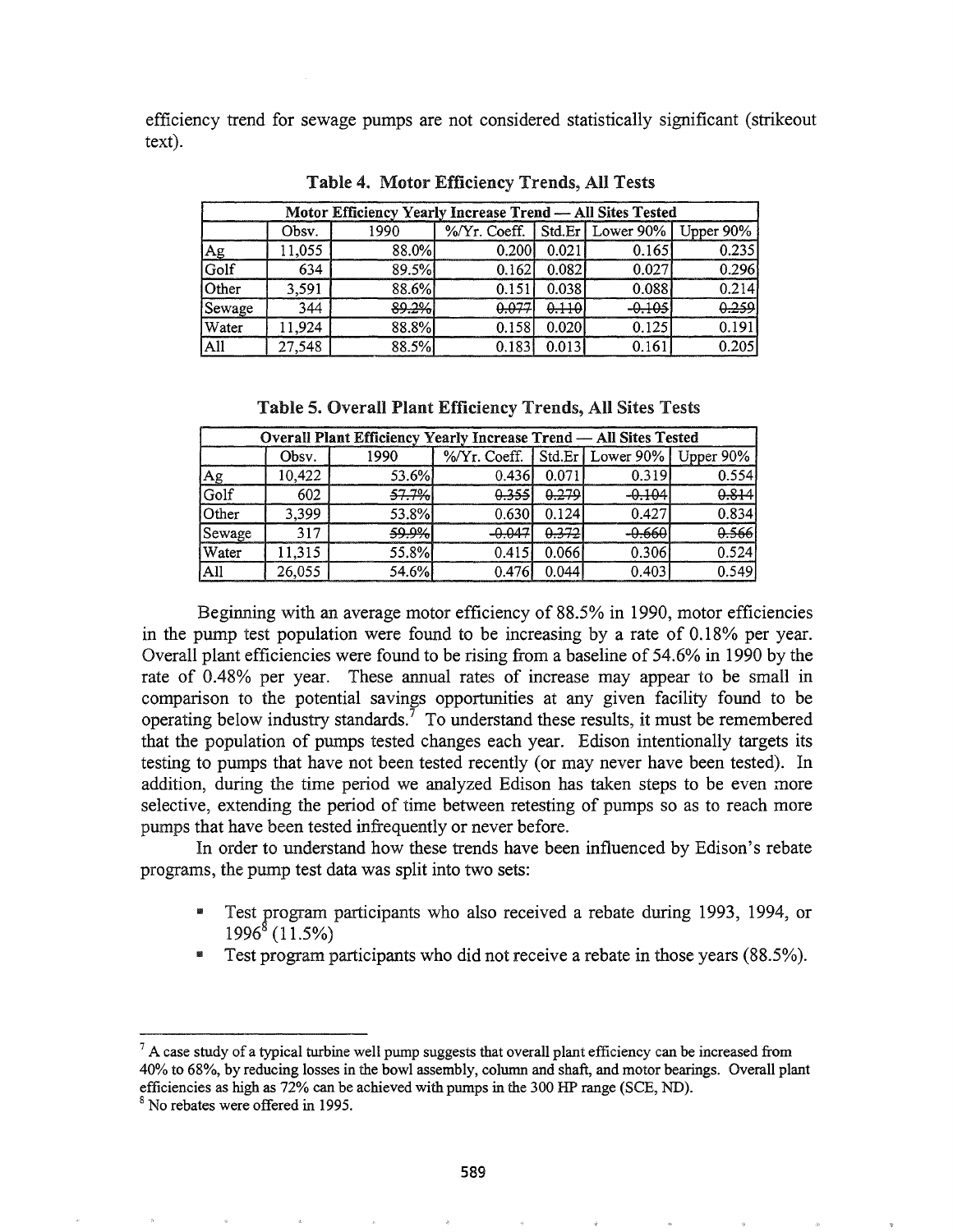Figure 2 and Figure 3 compare the rates at which efficiency is increasing each year in the rebate and pump test only groups. Agricultural sites are responsible for the greatest increases in motor efficiency, while "Other" sites show the greatest increases in overall plant efficiency. Regardless of customer type, both motor and overall plant efficiencies are increasing at a greater rate at rebate sites. Rebate sites show a much stronger rate of increase in overall plant performance  $(1.26\%$  per year), as compared with their increases in motor efficiency alone (0.26% per year). By comparison, the rates of increase are more moderate at pump test only sites (0.38% per year in OPE and 0.17% per year in motor efficiency).



Figure 2. Comparison of Motor Efficiency Yearly Increases



Figure 3& Comparison of Overall Plant Efficiency Yearly Increases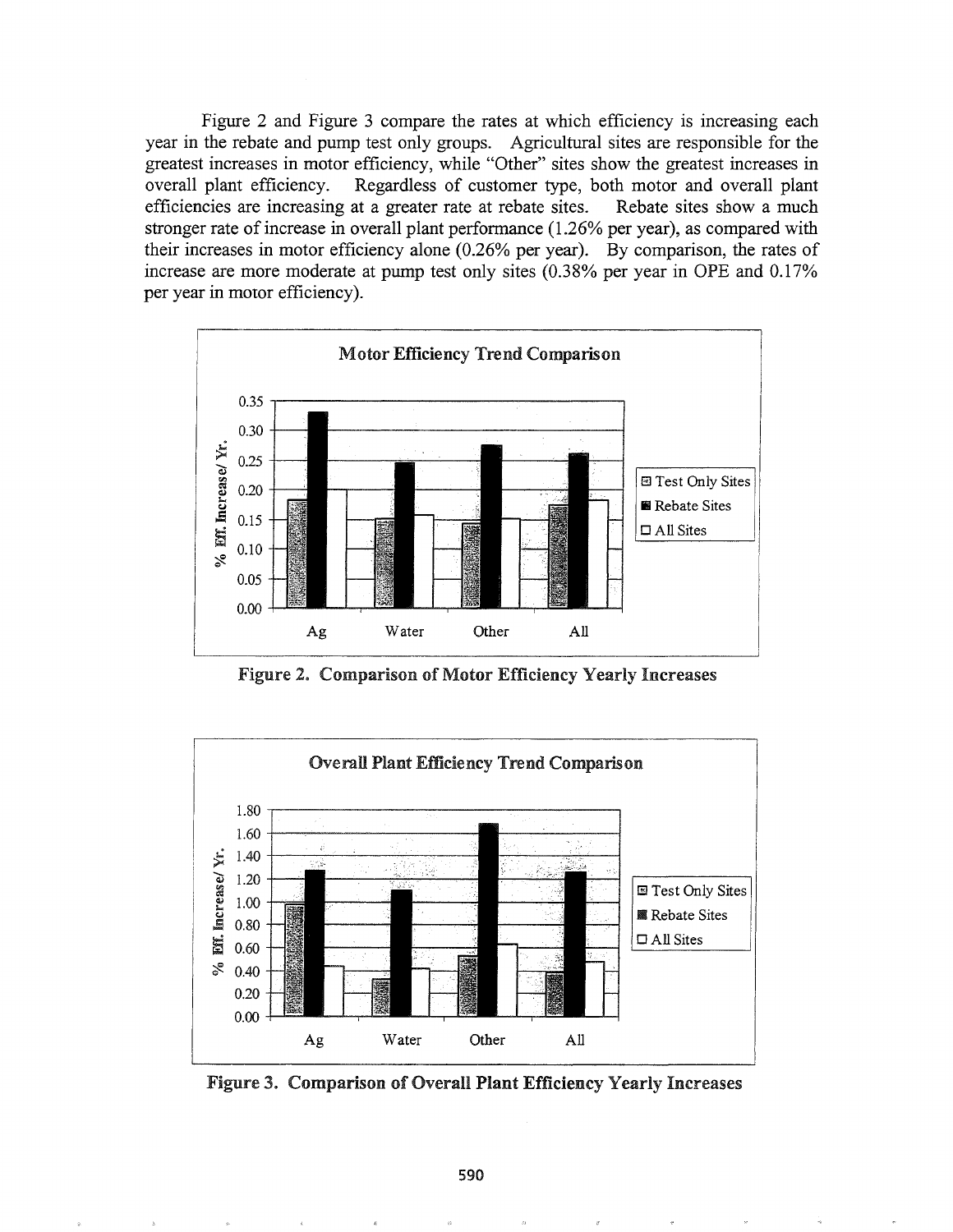The relationships between the motor, other (non-motor), and overall plant efficiency increase trends are summarized in Figure 4. This comparison shows that for all sites, motor improvements alone are responsible for less than half of the increase in overall system efficiencies. This contradicts popular assumptions held by dealers and others that high efficiency motors are the primary drivers of increasing efficiency in water pumping. For both rebate and pump-test only sites, the majority of the improvement in overall pumping plant efficiency occurs in the residual category of all other efficiency improvements. In particular, rebate sites owe only a small share of their overall plant improvements to higher efficiency motors. Sites receiving pump tests alone can credit a greater share of their overall plant improvements to higher efficiency motors, but still less than half.



Figure 4. Comparison of Efficiency Trends -- All Pumps Tested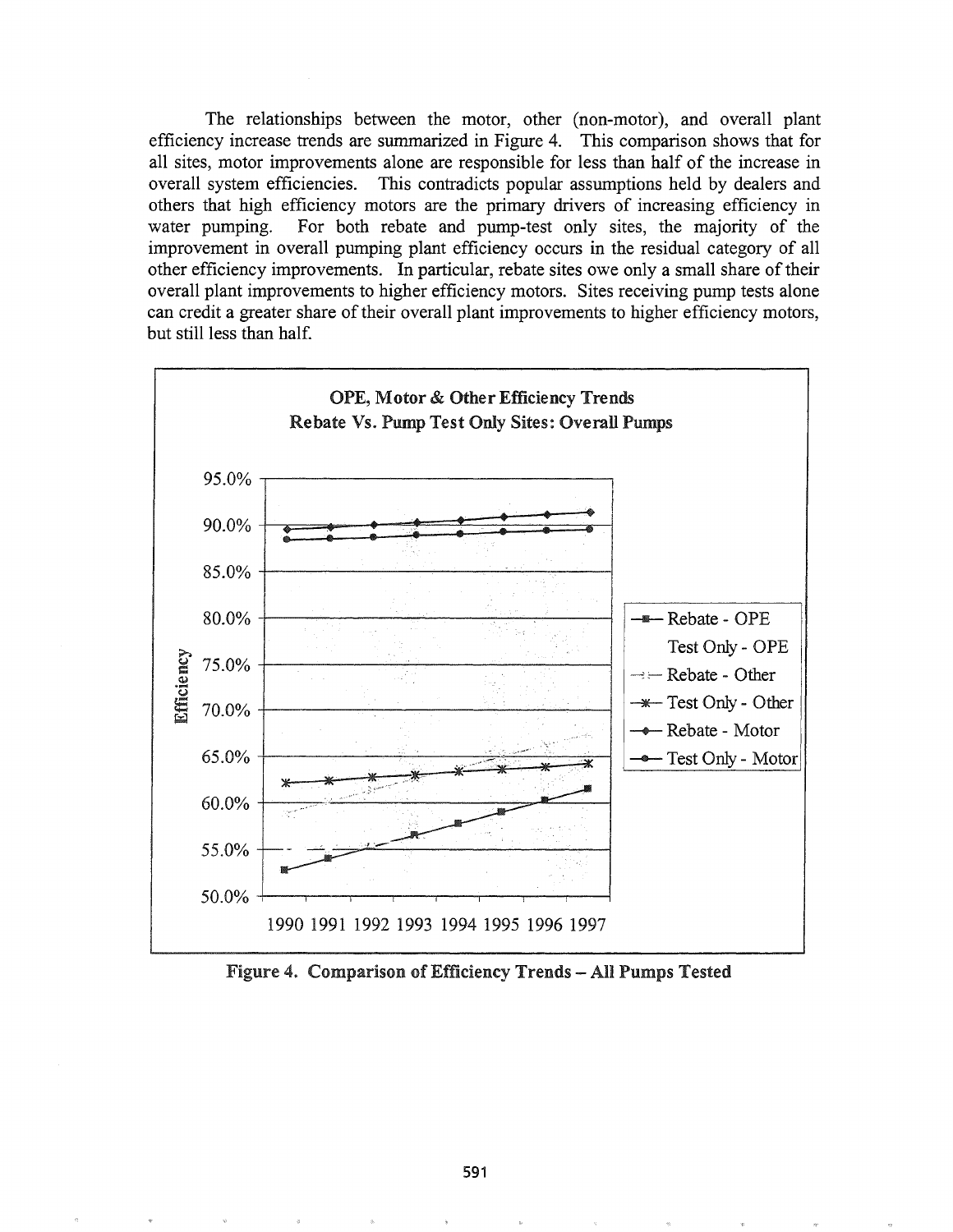# Conclusions

- (1) Over a four-year period, the program reached 19% of all premises in the segment, but fully 52% of all energy consumed at the premises level. Edison and others interested in pursuing future broad-based public policy goals to improve energy efficiency in the pumping end use should explore opportunities for combining efforts to exploit this type of program's inherent strengths as a vehicle for transferring best practices and new technologies to customers and dealers. Future program goals should include 1) expanding the program to coordinate with new and existing pump testing programs to enable consistent cross-regional implementation and record keeping and to maximize administrative efficiencies, and 2) setting new cumulative participation targets.
- (2) For program participants over the past seven years, overall plant efficiency has increased at a greater rate (0.48% per year) than motor efficiency (0.18% per year). Motor improvements alone were found to be responsible for less than half of the increase in overall system efficiencies. This contradicts popular assumptions expressed by some dealers and others that high efficiency motors are the primary drivers of increasing efficiency in water pumping. This trend was observed, regardless of whether the site received a rebate or only pump tests. According to Edison survey data (1996), these other improvements appear to be related primarily to replacements of pump and pump tube components, as well as to some improvements in the electrical and control components. This finding is consistent with the analysis contained in the recently published Motor Challenge Program Market Opportunities Assessment (Xenergy, 1998). This report indicates that the majority (62%) of the savings potential in industrial motor systems nationally is bound to efficiency improvements to the major fluid systems (including pumps, fans and air compressors).
- (3) Among program participants, agricultural sites have been responsible for the greatest increases observed in motor efficiency (0.20% per year). Considering that agricultural sites started out in 1990 with the lowest level of motor efficiency (mean  $= 88.0\%$ ) compared to other submarkets, this finding indicates that as of 1997, most of that difference had disappeared. This was true, even without correcting for the lower average HP of the agricultural pumps tested.
- (4) In contrast, the "Other" category of participating sites has shown the greatest increase in overall plant efficiency (0.63% per year). Again this segment started out in 1990 with a relatively low level of overall plant efficiency  $(\text{mean} = 53.8\%)$ .
- (5) Regardless of customer type, both motor and overall plant efficiencies were found to increase at a greater rate at those sites which received utility rebates.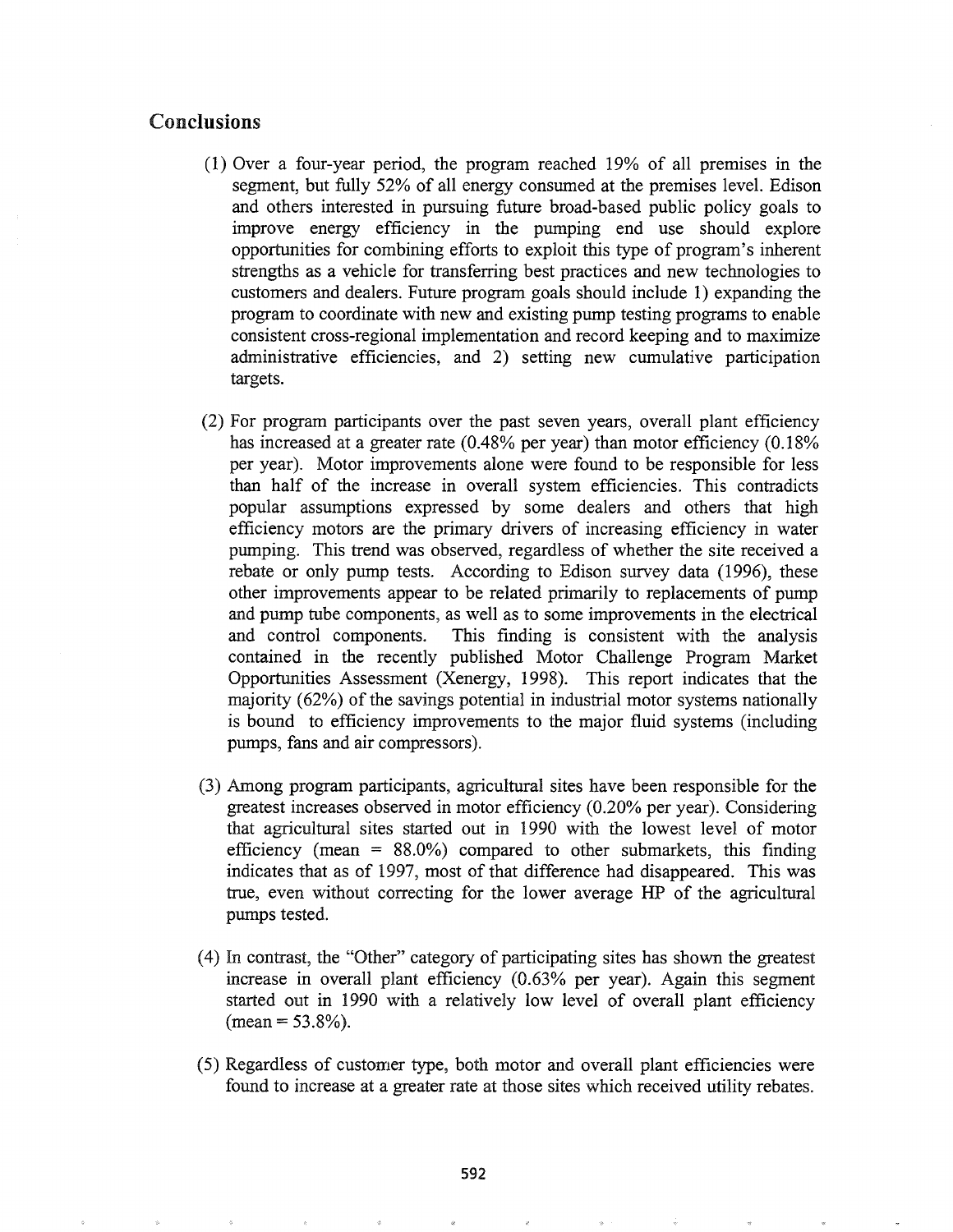Rebate sites show a much stronger rate of increase in overall plant performance (1.26% per year), as compared with their increases in motor efficiency alone (0.26% per year). By comparison, the rates of increase are more moderate at pump test only sites (0.38% per year in OPE and 0.17% per year in motor efficiency). As demonstrated by the crossing trend lines in Figure 4, rebates have generally gone to those sites that were initially performing below the norm, ultimately resulting in above norm performance. Pump test only sites have experienced more moderate, but consistent, efficiency improvements.

We believe that the publication of these findings is important because it provides a point of reference for pumping facility operators, research engineers, and program designers elsewhere who are interested in field-measured pump performance data. Interested readers are encouraged to contact us for further information.

### Acknowledgements

The authors wish to thank all the very helpful people who filled our data requests, answered our tireless questions, and made this research possible. In particular we wish to acknowledge the technical assistance of Paul Williams at SCE. We also appreciate the candor and perceptive comments of the many reviewers of our original report, including Ralph Prahl, Joe Eto, and Ken Keating, and the members of the CADMAC Summary Study Team organized by Jane Peters.

### References

- Abernathy, G., ND. *Improving the Energy Conversion Efficiency ofNatural Gas Irrigation Pumping Plants-Detailed Progress Report,* (Energy Resources Board Project No.75~205)
- Conlon, T., G. Weisbrod, and S. Samiullah, 1999. *How Can We Tell ifFree Information is Really Transforming Our Market?* 1999 International Energy Program Evaluation Conference, Denver CO.
- 1997. *Efficiency Evaluation and Improvement ofIrrigation Pumping Plants.* EPRI Agricultural Technology Alliance; Electric Power Research Institute, Palo Alto,  $CA$
- R~ Prahl, and J. Schlegel, 1996. *A Scoping Study on Energy-Efficiency Market Transformation by California Utility DSMPrograms.* Ernest Orlando Lawrence Berkeley National Laboratory.
- Fipps, Gs and B. Neal, 1995. *Texas Irrigation Pumping Plant Efficiency Testing Program.* Texas Agricultural Extension Service.